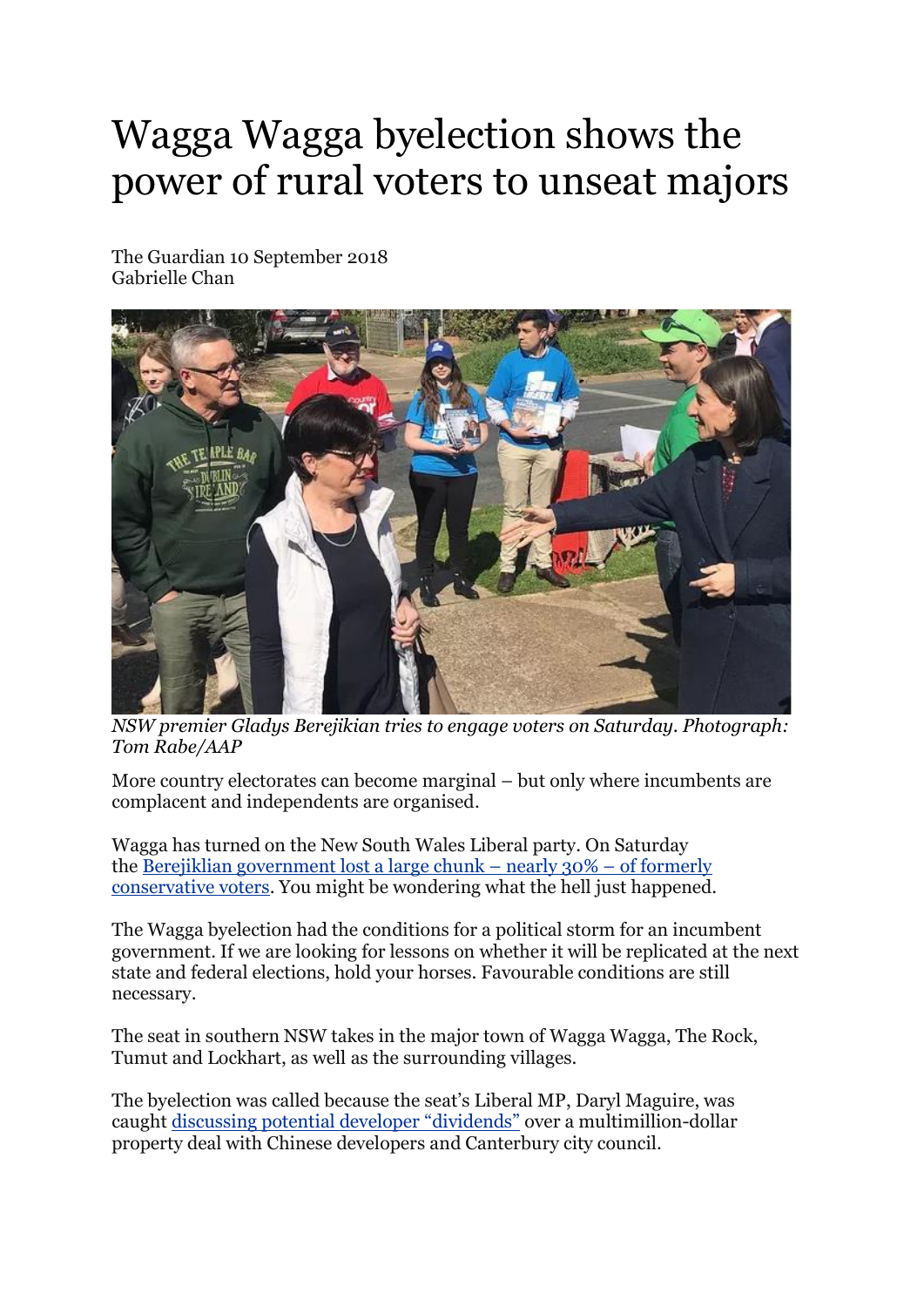Factor number one: the corruption scandal underlined voter sentiment about politicians, some of whom are perceived to be in it for themselves.

Despite the evidence before the state's Independent Commission Against Corruption, Maguire refused to resign for some time, dragging the scandal out and reinforcing factor number two: some politicians are shameless.

The state premier, [Gladys Berejiklian,](https://www.theguardian.com/australia-news/gladys-berejiklian) announced a short, sharp campaign, which would normally make it difficult for minor parties and independents. But Wagga already had a previous independent candidate, Joe McGirr.

In 2011 McGirr, a doctor previously with the area health service and familiar with many local communities, attracted 30% of the primary vote**,** leading to factor number three: local recognition. McGirr ran that previous campaign around a slogan of "Dr Joe for your fair go" – and that stayed with people.

When the byelection was announced, the [Liberal party](https://www.theguardian.com/australia-news/liberal-party) took ownership of the seat just because it had been Liberal for more than 60 years.

This caused division in the Coalition; the National party was put out by the Liberals taking the seat, and this division was [mirrored by the Liberal leadership spill at a](https://www.theguardian.com/australia-news/liberal-leadership-spill-2018)  [federal level.](https://www.theguardian.com/australia-news/liberal-leadership-spill-2018) Factor number four underlined the political backbiting of the last decade. It was not everything and it was not nothing, as Julia Gillard would say.

## "Country voters are alive to their power to make a seat marginal"

McGirr said part of the reason he had decided to run was that the Liberal party was not allowing a more open contest – not even with the [National party.](https://www.theguardian.com/australia-news/national-party) His point was that the decision did not allow voters to register their disaffection.

Factor number five: many voters felt the Liberal party was acting as if it owned the seat, leaving them feeling they were being taken for granted.

Four days before the election, the deputy premier, John Barilaro, [seemed to](https://www.smh.com.au/politics/nsw/barilaro-wagga-election-mcgirr-liberals-nationals-20180905-p501xf.html)  [suggest](https://www.smh.com.au/politics/nsw/barilaro-wagga-election-mcgirr-liberals-nationals-20180905-p501xf.html) that McGirr might be pretending to be a National.

On the contrary, McGirr's strength in the electorate at that time was that he was not a Nat or a Lib in the incumbent Berejiklian government. He was a safe choice in the sense that he united culturally conservative but disaffected voters from the Liberals, the Nationals and Labor.

Even [Coalition](https://www.theguardian.com/australia-news/coalition) supporters concede that the Liberal party ran a centralised campaign out of head office. McGirr, however, ran on local issues, leveraging his medical background on health funding and medical outreach services, community safety and policing numbers, education opportunities that lead to not just university but trades, drug rehabilitation services, growing populations in smaller centres and transport hubs to link industry with major centres.

The Baird-Berejiklian government's decision to amalgamate local councils remains a running sore in many small towns. For example, a core group from Tumbarumba, a